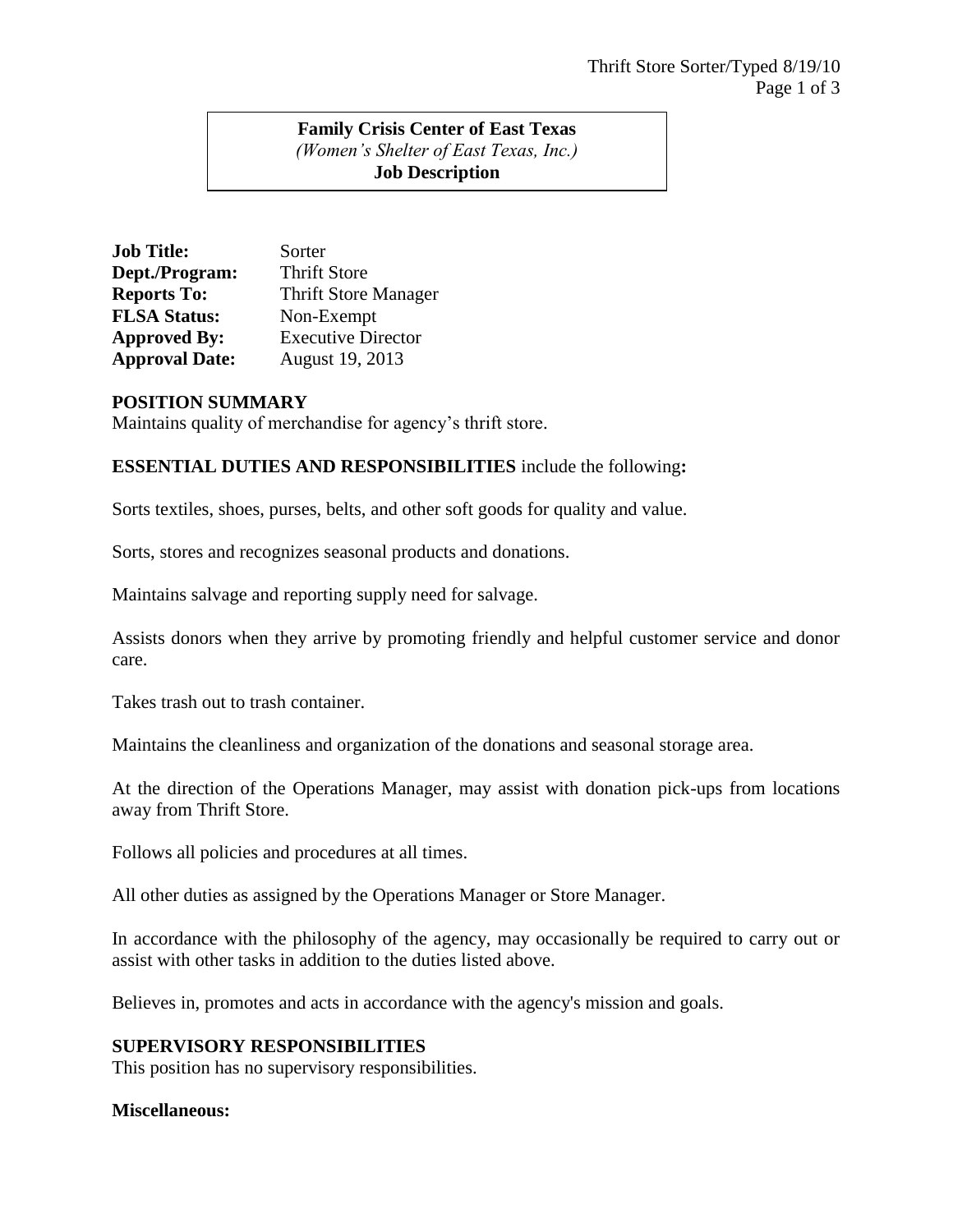Attends and participates in agency staff meetings and other agency functions as directed by Supervisor and/or Executive Director

Attends conferences as directed by Supervisor and/or Executive Director

Other duties as assigned by Supervisor and/or Executive Director

Believes in, promotes and acts in accordance with the agency's mission and goals

# **QUALIFICATIONS**

To perform this job successfully, an individual must be able to perform each essential duty satisfactorily. The requirements listed below are representative of the knowledge, skill, and ability required. Reasonable accommodations may be made to enable individuals with disabilities to perform the essential functions.

### **EDUCATION, TRAINING, AND/OR EXPERIENCE**

High school diploma or general education degree (GED) with minimum six months retail or merchandising experience and training.

## **REASONING ABILITY**

Ability to apply common sense understanding to carry out instructions furnished in written, oral, or diagram form. Ability to deal with problems involving several concrete variables in standardized situations. Ability to organize workloads and set priorities to carry out assigned tasks in a timely manner. Ability to manage multiple duties. Ability to demonstrate discretion and common sense.

### **LANGUAGE SKILLS**

Ability to read and comprehend simple instructions, short correspondence, and memos. Ability to write simple correspondence. Ability to appropriately present information in one-on-one and small group situations to customers, clients, volunteers, and staff.

### **MATHEMATICAL SKILLS**

Ability to add, subtract, multiply, and divide in all units of measure, using whole numbers, common fractions, and decimals.

### **CERTIFICATES, LICENSES, REGISTRATIONS**

Must have and maintain a valid Class C Texas Driver's License or Valid I.D.. Must have and maintain an acceptable criminal record check.

### **PHYSICAL DEMANDS**

The physical demands described here are representative of those that must be met by an employee to successfully perform the essential functions of this job. Reasonable accommodations may be made to enable individuals with disabilities to perform the essential functions.